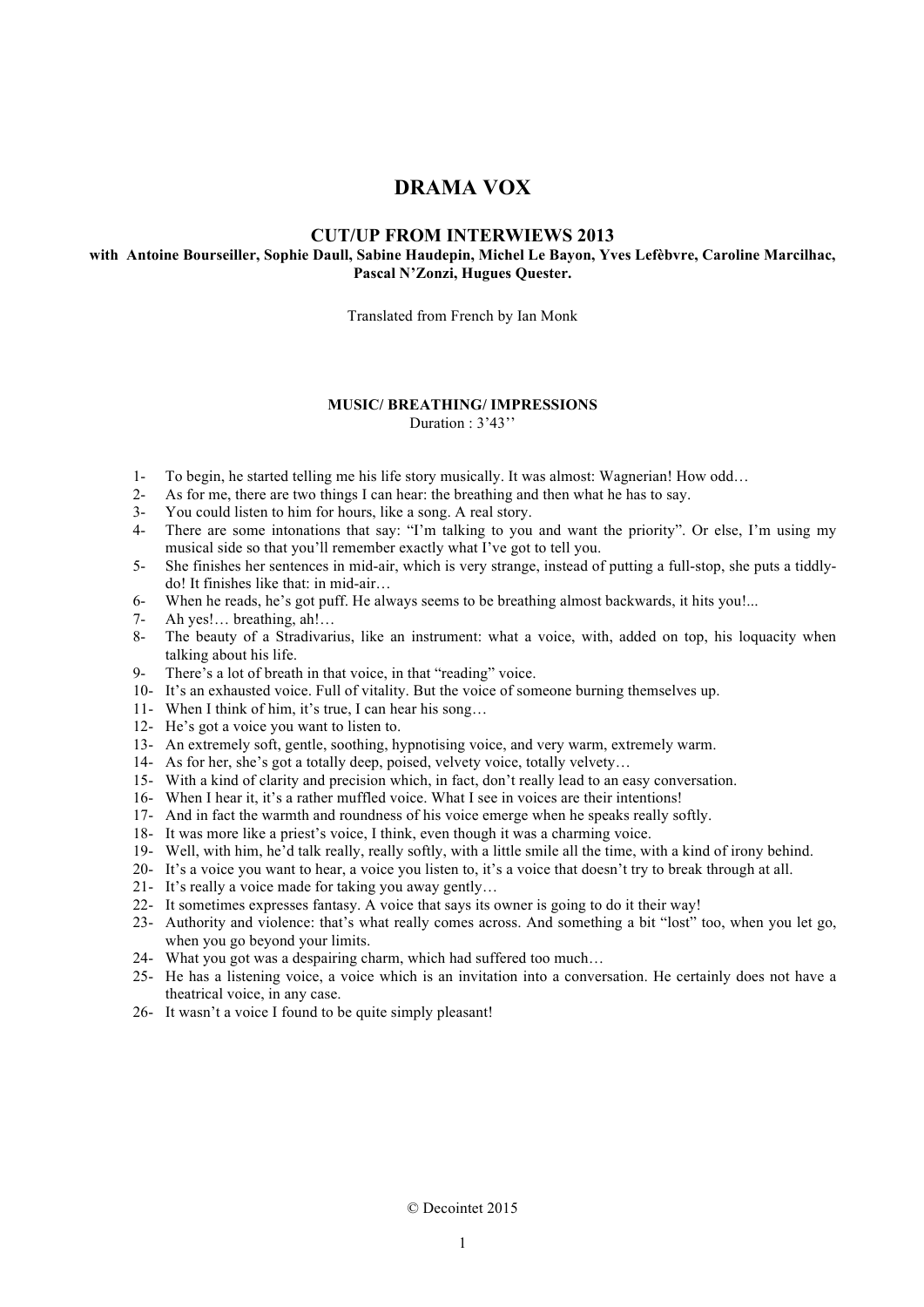#### **ACCENTS/ FLOW/ IMAGES** Duration: 4'23''

- 1- Well, he just has a voice with quite an indefinable accent. He has a voice which isn't Parisian. Rather a strange voice, I mean.
- 2- Little by little, over the years, given his involvement in Parisian life, his accent faded, until it became vaguely imperceptible.
- 3- In fact, she had a really thick accent, a Burgundy accent, as it happens, but very, very strong, really invasive, really striking.
- 4- He had a really slight accent, given that he came from an Italian family. And so, from time to time, he used to roll his r's.
- 5- I think he stammers a bit!
- 6- He, too, has a voice which... has a bit of an Anjou ring.<br>7- It's a voice that carries a long way and always seems to
- It's a voice that carries a long way and always seems to be playing to the balcony.
- 8- He had a really nice accent and, with Corneille, in other words, with really elaborate language, it was particularly delightful and extremely effective.
- 9- It's a voice attracting unanimity!
- 10- There was derision about him. His was a voice that was either in the service of poetry, or else in the service of politics, or else in the service of…
- 11- I didn't like his voice Meaning?- It was rather a high-pitched voice.
- 12- I like voices that go off the rails.
- 13- His voice was undoubtedly a different prospect from his German voice. He had an accent, but not much of a one when it came down to it.
- 14- He had a vibrating pitch which was rather unpleasant.
- 15- It's not a voice which is very… not continuous enough, but still with quite a continuous flow…
- 16- It's more of a neutral voice. I'd call it "normal", meaning that when listening to a flow of voices, it isn't one that would stand out.
- 17- He's someone who expresses himself very well, with no hiccups in his language, or tics…
- 18- He has a regular, poised flow, intelligible and intelligent, and quite serene.
- 19- I mean what you could hear in his voice in the rhythm and elocution were modulations, the grain of the voice, something very inner, coming from a distance.
- 20- It's a poised voice, which is never in a hurry.
- 21- He speaks really fast. He repeats himself fifty times over. So, there's a kind of flow, like it's unstoppable.
- 22- And what a commotion! Like he was a kind of orator…
- 23- A voice of… there's something about it, you really get the impression that you're in the water, and that she's in a boat and she's paddling like that: slap! bang! While the water's going: swish! swash!
- 24- It's a voice devoid of inflexions. Muffled. No, not muffled, it's flat. It makes me think of a fish caught between two blocks which are about to squish it flat!
- 25- You can't isolate a voice: it's a wave, a steamroller!
- 26- I mean, it's an absolutely monolithic iron ball!
- 27- On the other hand, her voice is a model of balance, a boat afloat, really lively, really deep…
- 28- I'd say it was someone whose voice was reflected in their writing, with a striking, rapid voice, a bit like a galloping horse. And always very clear.
- 29- What I can hear, in fact, is the being in the voice: the state of being.
- 30- It's his entire being which is conveyed in his voice.